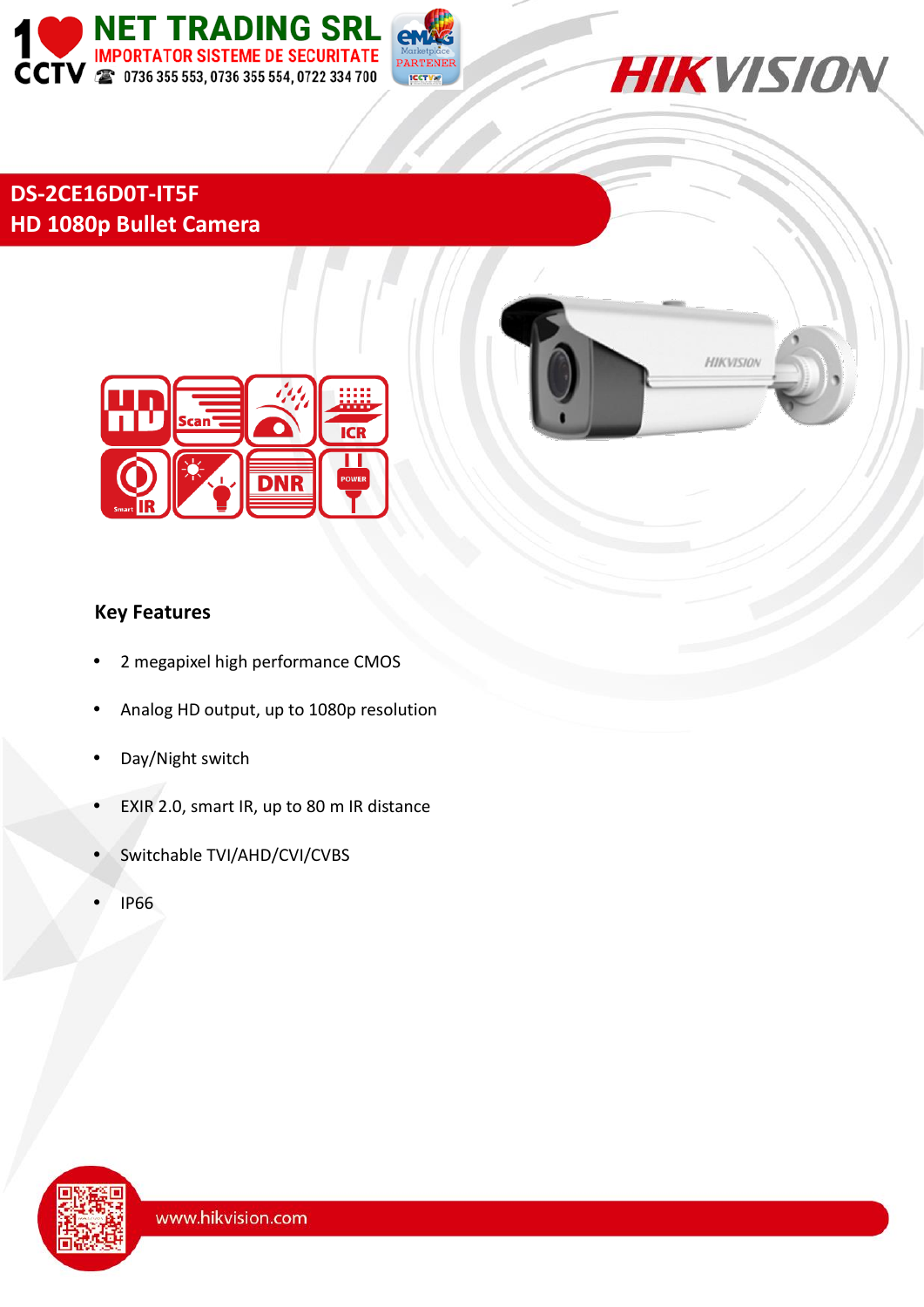







## **Specifications**

| Camera                        |                                                                              |
|-------------------------------|------------------------------------------------------------------------------|
| Image Sensor                  | 2MP CMOS image sensor                                                        |
| Signal System                 | PAL/NTSC                                                                     |
| Frame Rate                    | PAL: 1080p@25fps<br>NTSC: 1080p@30fps                                        |
| Resolution                    | 1920 (H) × 1080 (V)                                                          |
| Min. illumination             | 0.01 Lux@(F1.2, AGC ON), 0 Lux with IR                                       |
| <b>Shutter Time</b>           | 1/25 (1/30) s to 1/50,000 s                                                  |
| Lens                          | 3.6 mm, 2.8 mm, 6 mm, 8 mm, 12 mm fixed lens                                 |
| Horizontal Field of View      | 103° (2.8 mm), 82.2° (3.6 mm), 54° (6 mm), 37.7° (8 mm), 24.2° (12 mm)       |
| Lens Mount                    | M12                                                                          |
| Day & Night                   | IR cut filter                                                                |
| Angle Adjustment              | Pan: 0° to 360°, Tilt: 0° to 180°, Rotation: 0° to 360°                      |
| Synchronization               | Internal synchronization                                                     |
| <b>Menu</b>                   |                                                                              |
| <b>AGC</b>                    | Low/middle/high                                                              |
| Day/Night Mode                | Smart/color/BW(Black and White)                                              |
| <b>Backlight Compensation</b> | Yes                                                                          |
| <b>DWDR</b>                   | Yes                                                                          |
| Language                      | English, Chinese                                                             |
| Functions                     | Brightness, Sharpness, DNR, Mirror                                           |
| <b>Interface</b>              |                                                                              |
| Video Output                  | 1 HD analog output                                                           |
| Switch Button                 | TVI/AHD/CVI/CVBS                                                             |
| <b>General</b>                |                                                                              |
| <b>Operating Conditions</b>   | -40 °C to 60 °C (-40 °F to 140 °F), Humidity: 90% or less (non-condensation) |
| Power Supply                  | 12 VDC $\pm$ 15%                                                             |
| Power Consumption             | Max. 6 W                                                                     |
| <b>Ingress Protection</b>     | <b>IP66</b>                                                                  |
| Material                      | Front cover: Mental<br>Main Body: Plastic<br><b>Bracket: Metal</b>           |
| IR Range                      | Up to 80 m                                                                   |
| Dimensions                    | 86.7 mm × 81.6 mm × 226 mm(3.4" × 3.2" × 8.9")                               |
| Weight                        | 430 g (0.95 lb.)                                                             |

## **Order Model**

DS-2CE16D0T-IT5F